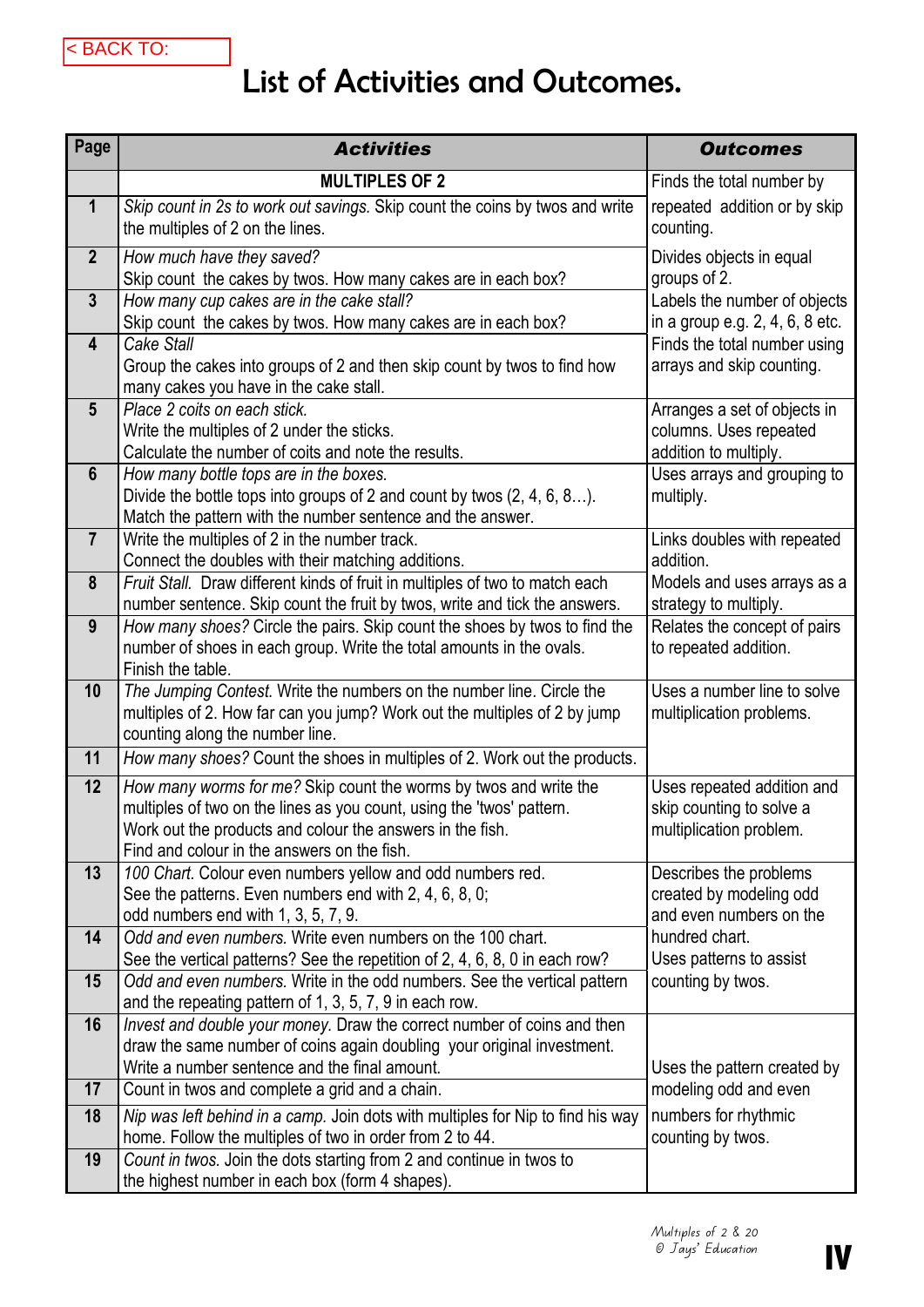| Page | <b>Activities</b>                                                                                                                                                                                            | <b>Outcomes</b>                                                            |
|------|--------------------------------------------------------------------------------------------------------------------------------------------------------------------------------------------------------------|----------------------------------------------------------------------------|
| 20   | How many window panes? The windows will be coated with antiglare.<br>How many window panes are to be coated?                                                                                                 | Uses patterns of even<br>numbers on number chart<br>for rhythmic counting. |
| 21   | Fish for Sale. Draw the coins needed to buy that particular fish.<br>How many \$2 coins do you need for each fish?                                                                                           | Relates counting by twos<br>to money, counting \$2.                        |
| 22   | Zoo. The ticket is \$2. How much will you pay for each group?                                                                                                                                                | Uses repeated addition                                                     |
| 23   | How much do the children pay going to the movies?<br>The ticket is \$2. How much will you pay for each group?                                                                                                | and/or rhythmic counting<br>to solve a problem                             |
| 24   | Shopping. Count in twos. How much have you spent?<br>Fill in the missing numbers.                                                                                                                            | Links skip counting by 2s                                                  |
| 25   | How much did they save?<br>Count in 2s to work out how much has each person saved.                                                                                                                           | to find the total amount of<br>\$2 coins.                                  |
| 26   | Let's go shopping. Count the money in twos, write down the total amount and<br>tick the matching answers on the grid.                                                                                        | Uses skip counting as a<br>strategy to count money.                        |
| 27   | Research. Read each question, find and write the answer.                                                                                                                                                     | Uses the correct strategy.                                                 |
| 28   | Join the Circus Troupe. Work out the products around the outer circle and join<br>the answers with the corresponding numbers on the inner circle to form a<br>pattern on the annulus (circus ring).          | Recalls multiples of 2 by<br>rhythmic counting.<br>Selects and applies     |
| 29   | Crack the Code. Work out the number facts and write the answers in each<br>box. Match the answers with the numbers on the lines and copy the letters<br>matching the answers on the lines to form a message. | appropriate strategies for<br>multiplying.<br>Uses skip counting by        |
| 30   | Space Holiday. Work out the products in order from the first to the last. Join<br>the dots with the answers starting from 16 and finishing at 16 to form a shape.                                            | twos to find the total<br>amount of \$2 coins.                             |
| 31   | Turn-arounds. Connect the number sentences with the answers.                                                                                                                                                 | Relates commutative                                                        |
| 32   | Colour code the turn around sets.<br>Count the Money. Count the money by starting from \$10 or \$20 and then                                                                                                 | property to turn arounds.<br>Solves simple multiplica-                     |
|      | adding on \$2 coins counting by twos (10, 12, 14) or (20, 22, 24, 26).                                                                                                                                       | tion problems including                                                    |
|      | Tick off or colour the answers in the table.                                                                                                                                                                 | money.                                                                     |
|      | <b>MULTIPLES OF 20</b>                                                                                                                                                                                       |                                                                            |
| 33   | Birds make homes in a giant tree. Thin branches have lots of nests.<br>There are 2 birds in each nest. How many birds on each branch?                                                                        | Models equal groups of<br>20 to equal groups of 2.                         |
| 34   | Let's Play Darts. Complete the multiplication web.                                                                                                                                                           | Chooses the appropriate                                                    |
|      | $(x20)$ Multiply by 2 and add a 0 to the answer.                                                                                                                                                             | strategy to multiply.                                                      |
| 35   | Count their savings. Use repeated addition or count in multiples of 2 and add<br>a zero to the end product, eg. 2, 4, 6, 8, 10, 120.                                                                         | Relates counting by 20s<br>to counting by 2s.                              |
| 36   | How much does Jill and Ben save each week? Count in 20s, find the savings.                                                                                                                                   |                                                                            |
| 37   | An Excursion to the Cheese Factory. Draw the correct number of coins to                                                                                                                                      | Develops mental facility                                                   |
|      | purchase some cheese sticks. Write a number sentence to each purchase.                                                                                                                                       | for number facts.                                                          |
| 38   | How much money have they saved? Count the 20c pieces (20, 40, 60, 80 )<br>to find the total amount saved.                                                                                                    | Applies known strategies<br>for multiplying to work                        |
| 39   | What can they buy? Count the money, write the total amount in the boxes.                                                                                                                                     | out the total amount of                                                    |
|      | Join each answer with the item the children can buy.                                                                                                                                                         | multiples of coins.                                                        |
| 40   | How much do they have? Count in 20s to find the matching price.<br>Join the answers with the matching \$20 note set.                                                                                         | Solves a multiplication<br>problem by using a                              |
| 41   | Multiples of 2 and 20. Work out the amount you pay for your shopping.                                                                                                                                        | variety of strategies, e.g.                                                |
| 42   | Book Week. Work out how much the students paid for the books                                                                                                                                                 | doubles, number lines,                                                     |
|      | they selected. Write the number sentences.                                                                                                                                                                   | turn- arounds, arrays etc.                                                 |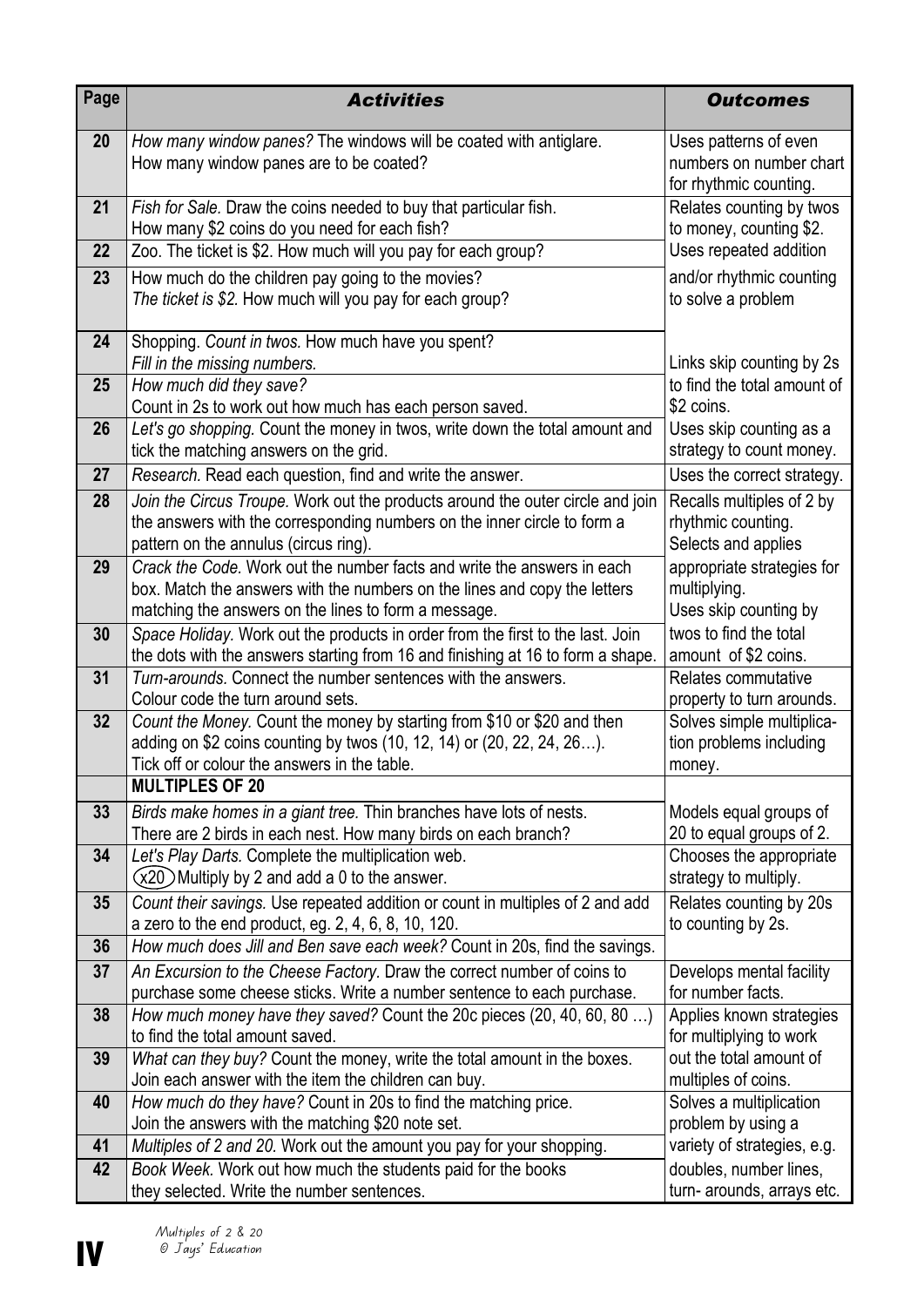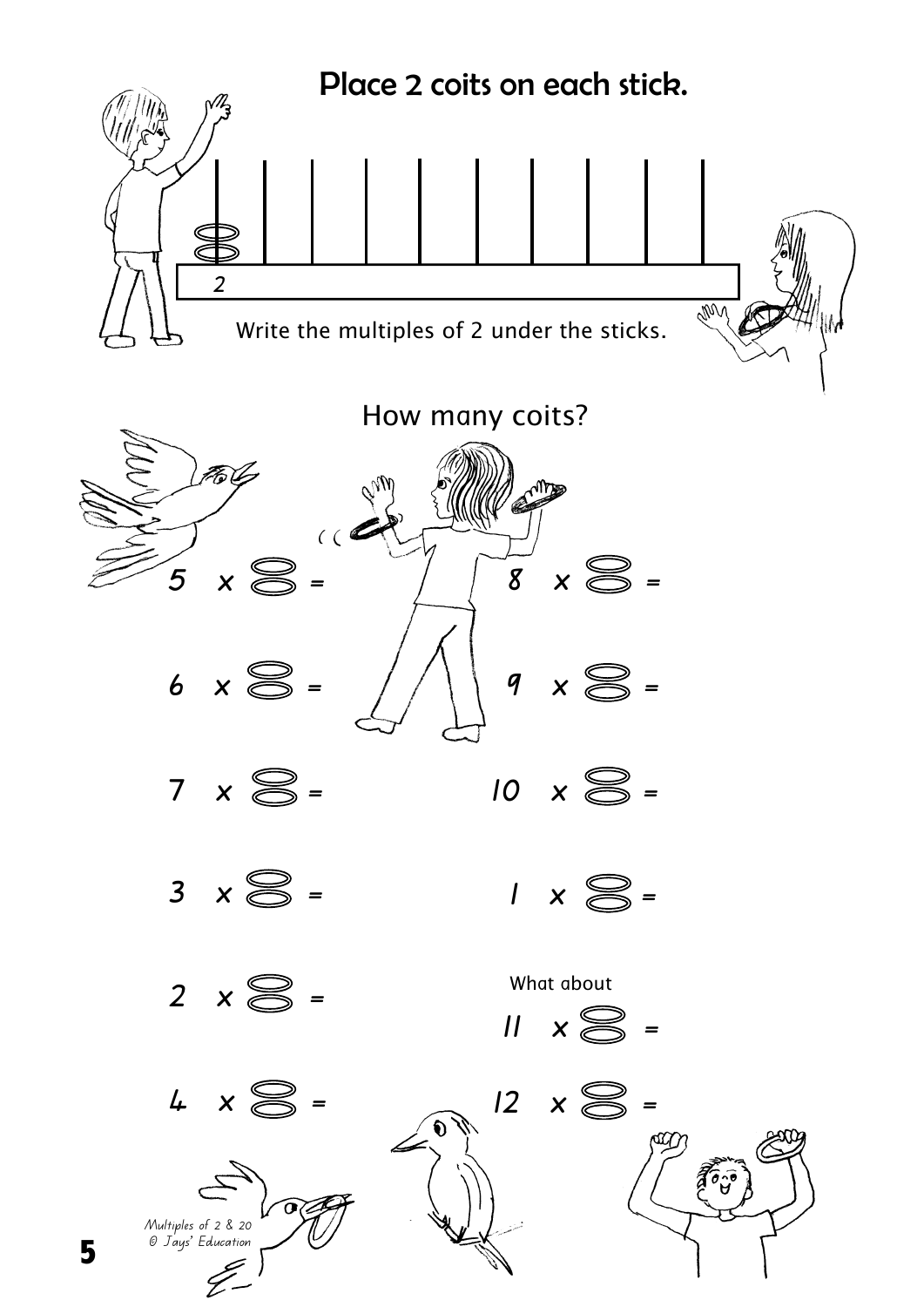## **Fruit Stall.**

| $\begin{array}{ c c c }\n\hline\n3 & x & 2 = & \\\n\hline\n\end{array}\n\quad \begin{array}{c}\n\hline\n\end{array}\n\quad \begin{array}{c}\n\hline\n\end{array}$<br>$\bigwedge$<br>$\setminus \bigwedge$<br>$\sqrt{N}$                                                                                                                                                            | $4 \times 2 =$  |
|------------------------------------------------------------------------------------------------------------------------------------------------------------------------------------------------------------------------------------------------------------------------------------------------------------------------------------------------------------------------------------|-----------------|
| $9 \times 2 =$<br>$\begin{picture}(150,10) \put(0,0){\line(1,0){10}} \put(15,0){\line(1,0){10}} \put(15,0){\line(1,0){10}} \put(15,0){\line(1,0){10}} \put(15,0){\line(1,0){10}} \put(15,0){\line(1,0){10}} \put(15,0){\line(1,0){10}} \put(15,0){\line(1,0){10}} \put(15,0){\line(1,0){10}} \put(15,0){\line(1,0){10}} \put(15,0){\line(1,0){10}} \put(15,0){\line($<br>666666666 | $10 \times 2 =$ |
| $5 \times 2 =$                                                                                                                                                                                                                                                                                                                                                                     | $6 \times 2 =$  |
| $11 \times 2=$                                                                                                                                                                                                                                                                                                                                                                     | $7 \times 2 =$  |
| $8 \times 2$ =                                                                                                                                                                                                                                                                                                                                                                     | $2 \times 2=$   |





Draw different kinds of fruit in multiples of 2to match each number sentence. Count the prices of fruit by pairing them and than counting by 2's. Find and tick the answers and tick the answers. 

Multiples of 2 & 20 © Jays' Education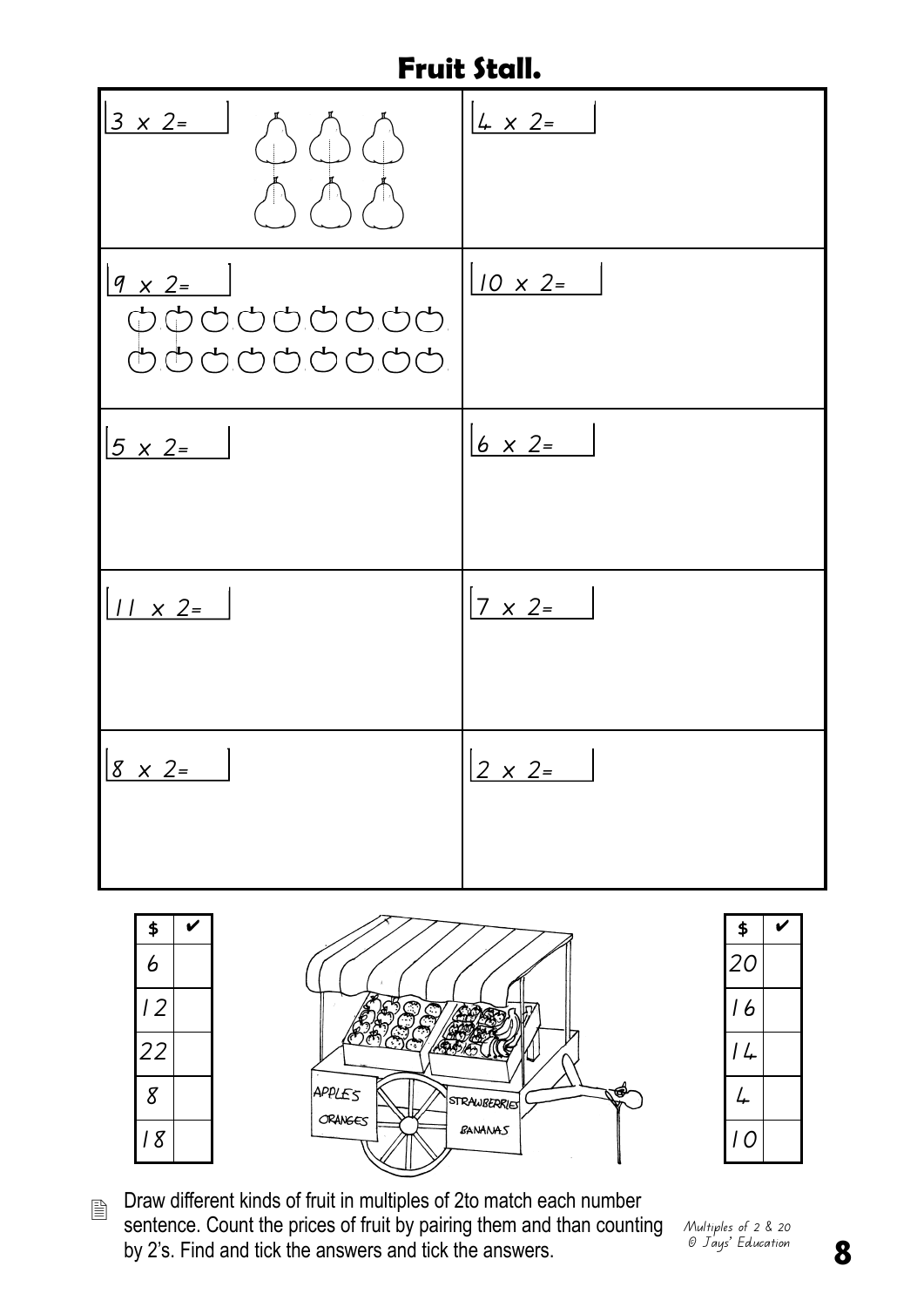## How many window panes?

Count in twos to find the number of window panes in each building.



The windows will be coated with antiglare. How many window panes are to be coated? 圕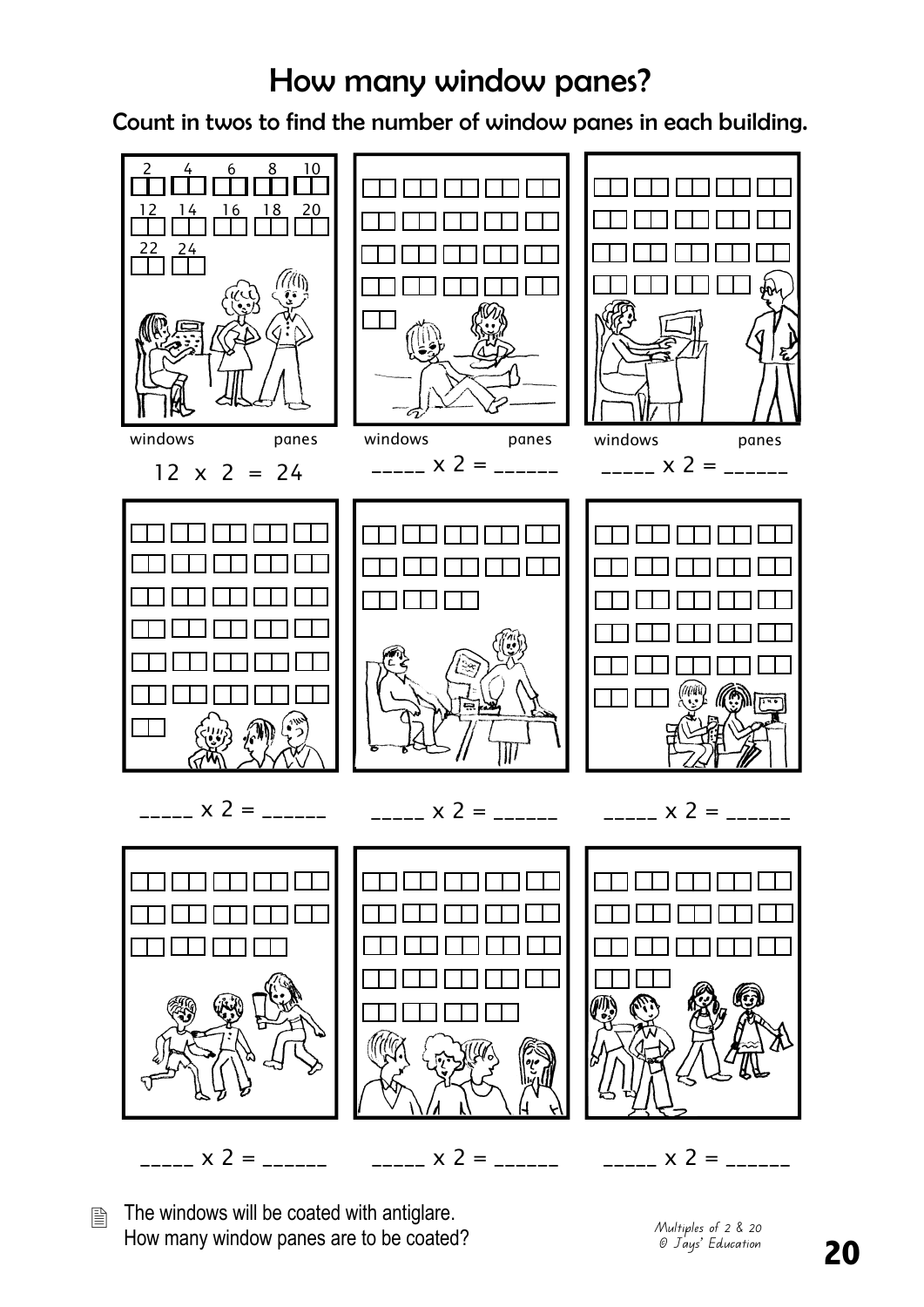

Multiples of 2 & 20 © Jays' Education

**31** 

Connect the number sentences with the answers. Colour code the turn around sets.